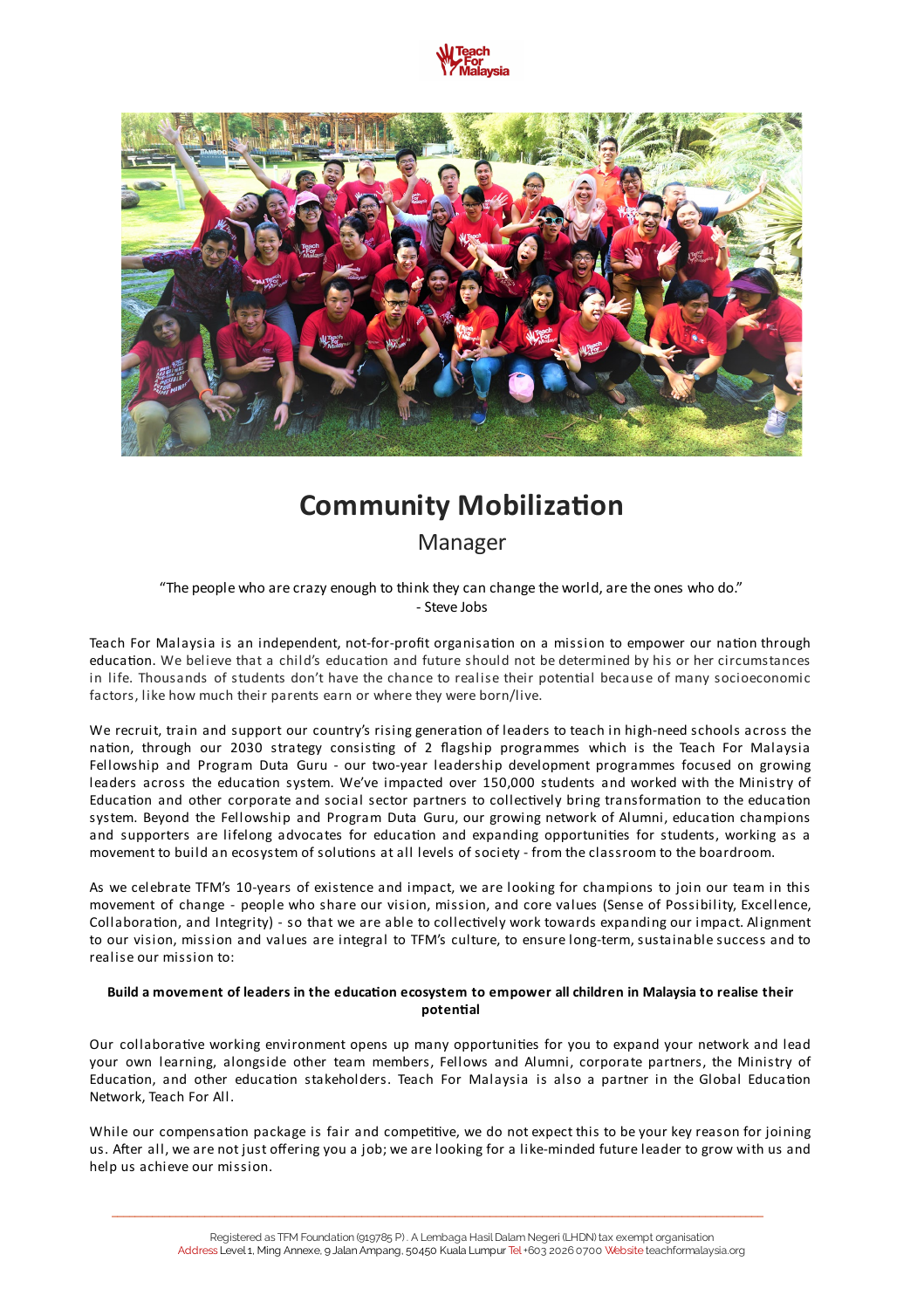

| Role:                   | <b>Community Mobilization Manager</b> |
|-------------------------|---------------------------------------|
| <b>Start Date:</b>      | <b>Immediate</b>                      |
| <b>Employment Type:</b> | <b>Full time</b>                      |
| Location:               | Kuala Lumpur, Malaysia                |

#### **OBJECTIVE OF THE ROLE**

The Community Mobilization Manager plays a crucial role in Teach For Malaysia's scale strategy in mobilizing and managing a growing movement of leaders to tackle education inequity. The community mobilization pillar is a new pillar, leveraging TFM's strengths in building partnerships and engaging communities through innovative new initiatives.

#### **MISSION FOR THE ROLE**

The mission of the Community Mobilization Manager is to drive initiatives that help grow a broader community of change oriented leaders working towards our 2030 goal of 30,000 leaders working collectively towards the TFM mission.

In line with TFM's Theory of Change which is to build a movement of of leaders to tackle education inequity, this Community Mobilization pillar expands TFM's movement and network beyond our existing fellows and teachers to build partnerships, synergies as well as a platform to empower the broader community to take action in tackling education inequity.

# **DUTIES AND RESPONSIBILITIES**

#### *Community Management*

- Network and communicate regularly with the broader community to identify areas of interest, level of engagement with organization, etc.
- Develop and manage a database and platform for community onboarding and management
- Developing strong alignment of culture and values across the community

### *Community Building Initiatives*

- Plan and organize community networking and engagement events aligned to the mission and our strategic priorities to build a collective sense of ownership
- Plan and manage development opportunies for members of the community to deepen their knowledge and skills to better take action in tackling education inequity
- Create resources and toolkits for new communities to self organize and sustainably get involved in the broader mission

#### *Stakeholder Engagement and Partnerships*

- Engage a wide range of public and private sector stakeholders with the aims to form new partnerships that grow the size and engagement of the community.
- Build or collaborate with other function within TFM leads to build, and manage strong external relationships with Ministry of Education, graduate schools, school districts, nonprofit organizations, and other opportunity providers in order to connect the community to opportunities to further their commitment to our movement

### *Strategic Planning and execution*

- Ability to grow and develop the community mobilization strategy that is adaptable and relevant across various geographic and demographic contexts across Malaysia
- Strong resource planning and mobilization to support the strategic priorities of the organization

### **KEY MEASURES OF SUCCESS**

*● Community Growth.* Yearly growth targets for community growth working towards the 2030 goal of 30,000 change oriented leaders committed to the mission

\_\_\_\_\_\_\_\_\_\_\_\_\_\_\_\_\_\_\_\_\_\_\_\_\_\_\_\_\_\_\_\_\_\_\_\_\_\_\_\_\_\_\_\_\_\_\_\_\_\_\_\_\_\_\_\_\_\_\_\_\_\_\_\_\_\_\_\_\_\_\_\_\_\_\_\_\_\_\_\_\_\_\_\_\_\_\_\_\_\_\_\_\_\_\_\_\_\_\_\_\_\_\_\_\_\_\_\_\_\_\_\_